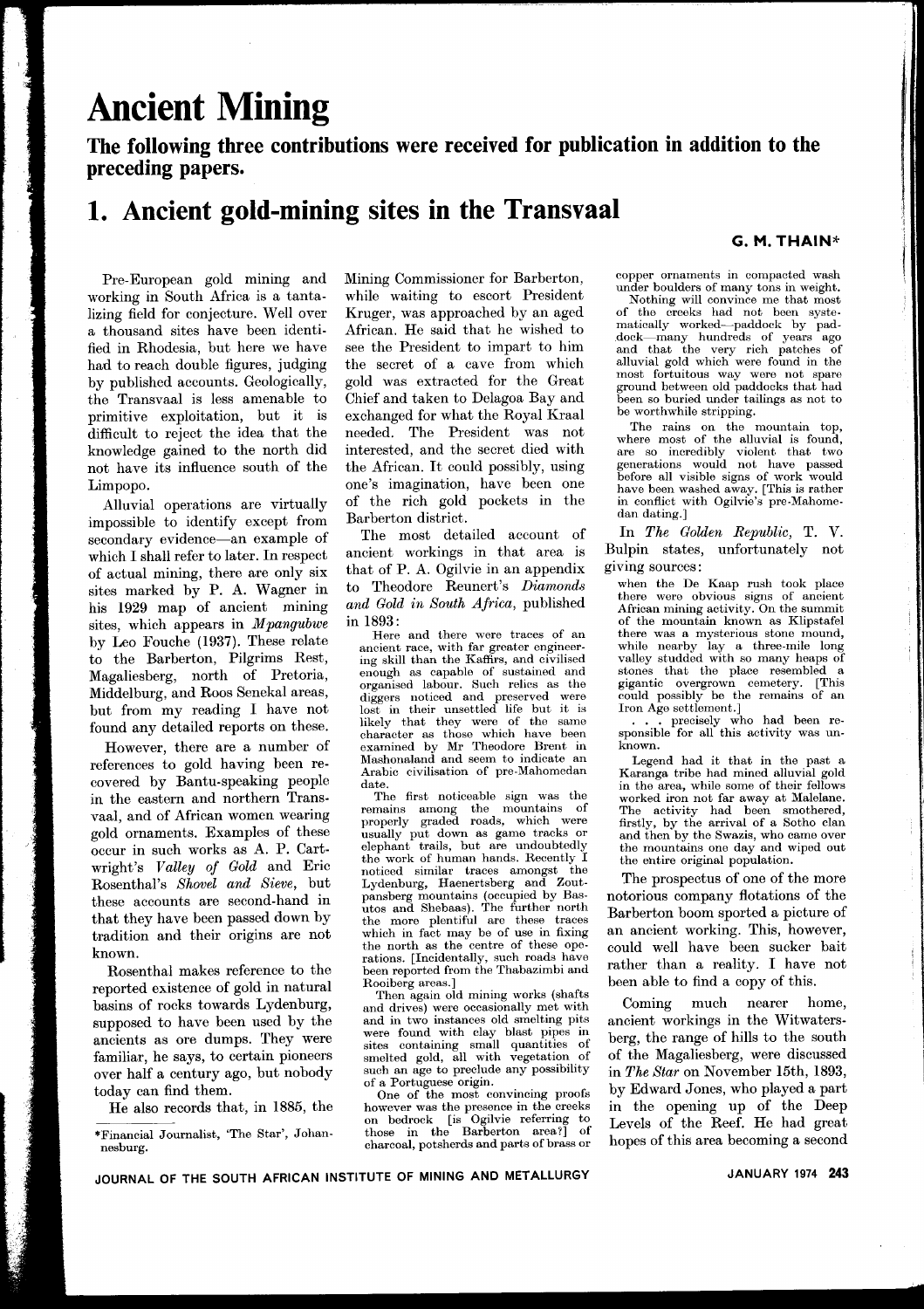Witwatersrand but these were never fulfilled.

Describing them, he referred to a by-road to Rustenburg passing down the Witwatersberg valley:

As the traveller goes westwards by this way he cannot fail to notice the numerous isolated patches of dense bush scattered over the many bluffs of the hills on his right hand.

These indicate the position of old workings which are now almost impenetrable; but they give evidence

that long years ago the metalliferou<br>wealth of this region had attracted th attention of races who have vanished without leaving track or trace behind. [The work being done under Revil Mason and by others in the district is now giving most interesting information about the pre-Mosilikatse communities living there.]

These holes have not been lately explored, but there is little doubt that the 'old men' were in search for gold for the strata are interlaminated in many places with auriferous from the decomposed outcrops of which gold may be easily obtained, may be by rough crushing and panning.

One cannot but feel that a comprehensive and detailed study of the area could be most rewarding. This is the type of project in which members of the Institute of Mining and Metallurgy and of associated learned bodies could well become involved with those of the Archaeological Society.

## **2. Iron Age copper mine 47/73**

A trench (47/73), 150 m long and 10 m wide, on the south slopes of a ridge parallel to the main crest of the Magaliesberg on the farm Olifantspoort (Plate I) was identified as an Iron Age copper mine on the basis of artefacts I excavated in the waste heaps adjacent to the trench in May-August 1973. Iron Age sites, such as 20/71, excavated a few kilometres south of 47/73, which may be contemporary with the mine, are described by Mason1.

I commenced the investigation of 47/73 by removing grass cover from the area disturbed by the

trench. Quantities of plain potsherds, upper grindstones, stone hammers, crushing stones, and fragments of copper ore were seen exposed on the surface beneath the grass. Then I excavated seven trenches in the waste rubble removed by the prehistoric miners. Stone hammers, charcoal, ash, and slag appeared at various depths in the excavation trenches. Trench D on the upslope end of 47/73 exposed the source of the copper ore in a quartz reef adjacent to the 1905 test pit.

Prehistoric retaining walls were exposed on the inner south slope of 47/73, between Trenches Band D. These had been built to prevent rubble falling inwards onto the miners at work in the main trench. Between Trenches C and D, I found sorting and crushing tables built from boulders of quartz and dolerite approximately 30 cm in diameter.

Near Trenches C and G are the remains of stone walls that may post-date the mine trench. Later Iron Age cattle herders could have converted the 47/73 trench into a cattle kraal after the miners had left it.

Charcoal from the trenches has been submitted for carbon-14 dating. It is thought that Karl Mauch may have visited 47/73 in 18662.

The late Mr A. Retief informed me that, in 1905, a prospector sank a



Plate I-Iron Age copper mine 47/73, Olifantspoort, Rustenburg.

JOURNAL OF THE SOUTH AFRICAN INSTITUTE OF MINING AND METALLURGY

#### R. H. STEEL\*

<sup>\*</sup>Department of Archaeology, University of the Witwatersrand, Johannesburg.